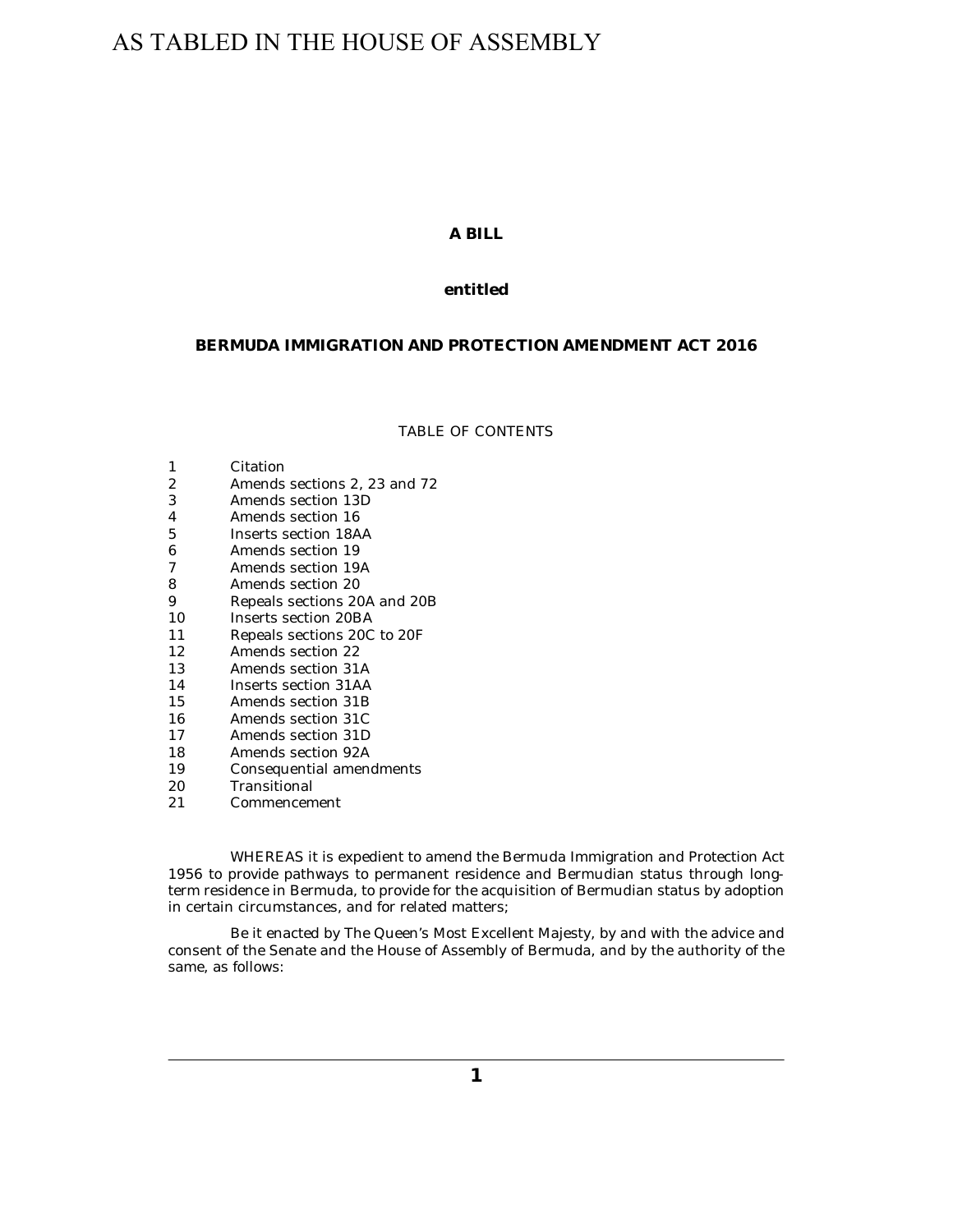### <span id="page-1-0"></span>**Citation**

This Act, which amends the Bermuda Immigration and Protection Act 1956 (the "principal Act"), may be cited as the Bermuda Immigration and Protection Amendment Act 2016. 1

#### **Amends sections 2, 23 and 72**

2 (1) Section 2(1) of the principal Act is amended by inserting, in correct alphabetical sequence—

- " "permanent resident" means a person who has been granted a permanent resident's certificate (other than one that has been revoked under section 31D or has otherwise ceased to have effect);
- "permanent resident's certificate" means a permanent resident's certificate granted under section 31A (including such certificate granted under section 31A as it was before being repealed and replaced by the Incentives for Job Makers Act 2011), section 31AA or section 31B;".

 $(2)$  In consequence of the amendment in subsection  $(1)$ , sections 23 and 72 $(1)$  are amended by, in both cases, repealing the definition of "permanent resident".

#### **Amends section 13D**

Section 13D(1) of the principal Act is amended by— 3

- (a) deleting "20D to 20F", both times it appears, and substituting "20BA"; and
- (b) after "31A", each of the three times it appears, inserting ", 31AA".

#### **Amends section 16**

Section 16(2B) of the principal Act is amended by, after "or (3)", inserting ", or section  $18AA(1)$  or  $(2)$ ". 4

#### **Inserts section 18AA**

5

The principal Act is amended by inserting after section 18—

**"Acquisition of Bermudian status by adoption**

Where, on or after commencement of this section, a person not possessing Bermudian status who, on the date of his adoption, is both a Commonwealth citizen and under the age of 12 years— 18AA

- (a) is adopted in Bermuda under the Adoption of Children Act 2006 and, on the date of his adoption, one of his adoptive parents possesses Bermudian status; or
- (b) is adopted outside Bermuda, under the law of an approved jurisdiction, and where—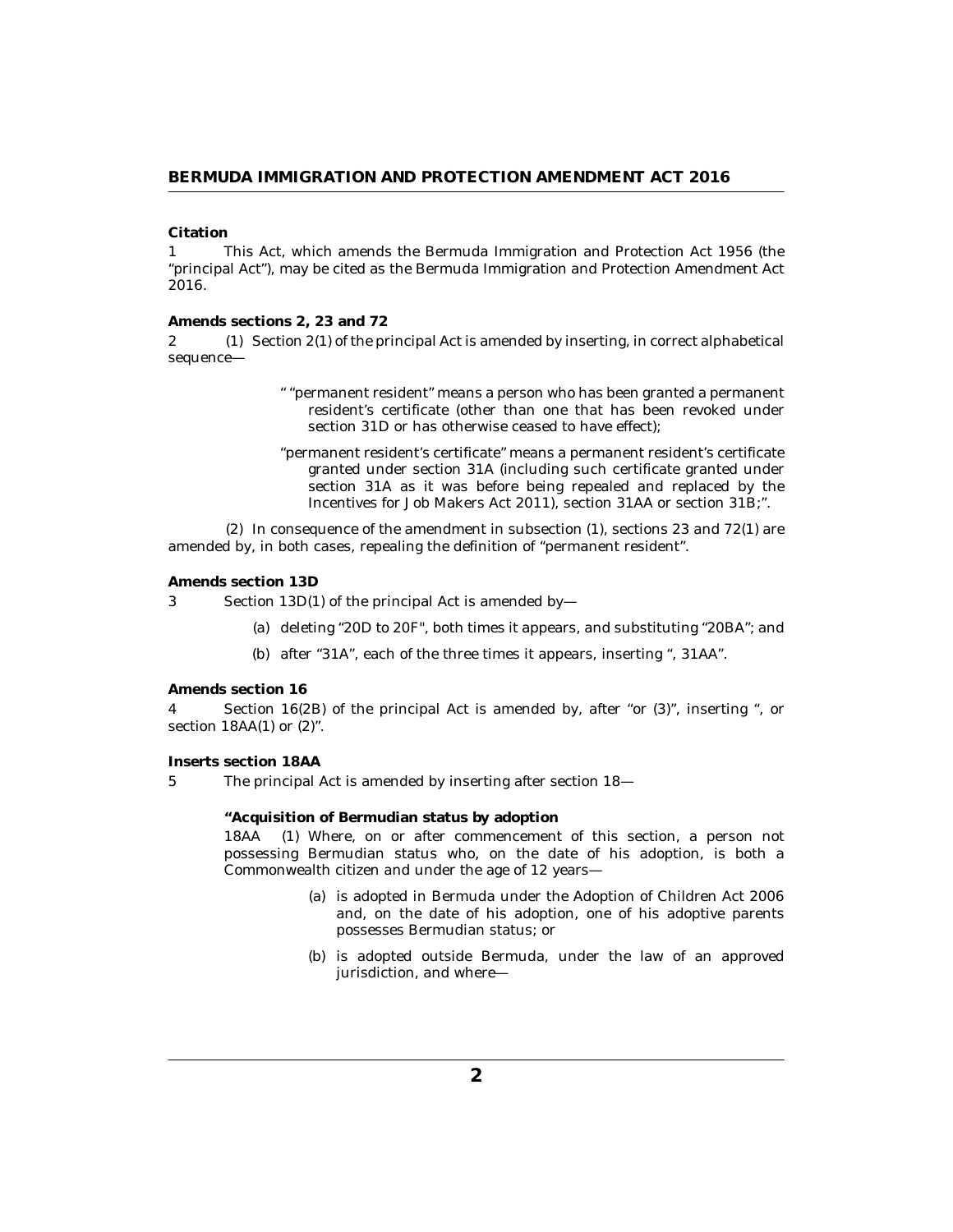- (i) on the date of his adoption, one of his adoptive parents possesses Bermudian status and that parent is (on the date of the adoption) domiciled in Bermuda; and
- (ii) his overseas adoption is recognized by the law of Bermuda,

he shall possess Bermudian status from (and inclusive of) the date of his adoption.

Where, before commencement of this section, a person not possessing (2) Bermudian status who, on the date of his adoption, was both a Commonwealth citizen and under the age of 12 years—

- was adopted in Bermuda under the Adoption of Children Act 1963 (a) or the Adoption of Children Act 2006, and where—
	- (i) on the date of his adoption, one of his adoptive parents possessed Bermudian status; and
	- (ii) on commencement of this section, he is under the age of 18 years; or
- (b) was adopted outside Bermuda, under the law of an approved jurisdiction, and where—
	- (i) on the date of his adoption, one of his adoptive parents possessed Bermudian status and that parent was (on the date of the adoption) domiciled in Bermuda; and
	- (ii) on commencement of this section, he is under the age of 18 years and his overseas adoption is recognized by the law of Bermuda,

he shall possess Bermudian status from (and inclusive of) the date of commencement of this section.

- (3) In this section-
	- (a) "a person not possessing Bermudian status" includes a person who, by virtue of section 16(2), is only deemed to possess Bermudian status;
	- (b) "approved jurisdiction" has the meaning given in section 46 of the Adoption of Children Act 2006; and
	- "commencement of this section" means the date on which the (c) Bermuda Immigration and Protection Amendment Act 2016 comes into operation.

For the avoidance of doubt, if a person becomes a British overseas (4) territories citizen by virtue of section 15(5) or 15(5A) of the British Nationality Act 1981 (UK) from the date that his adoption is effected, he shall be taken for the purposes of this section to be a Commonwealth citizen on the day the adoption is effected.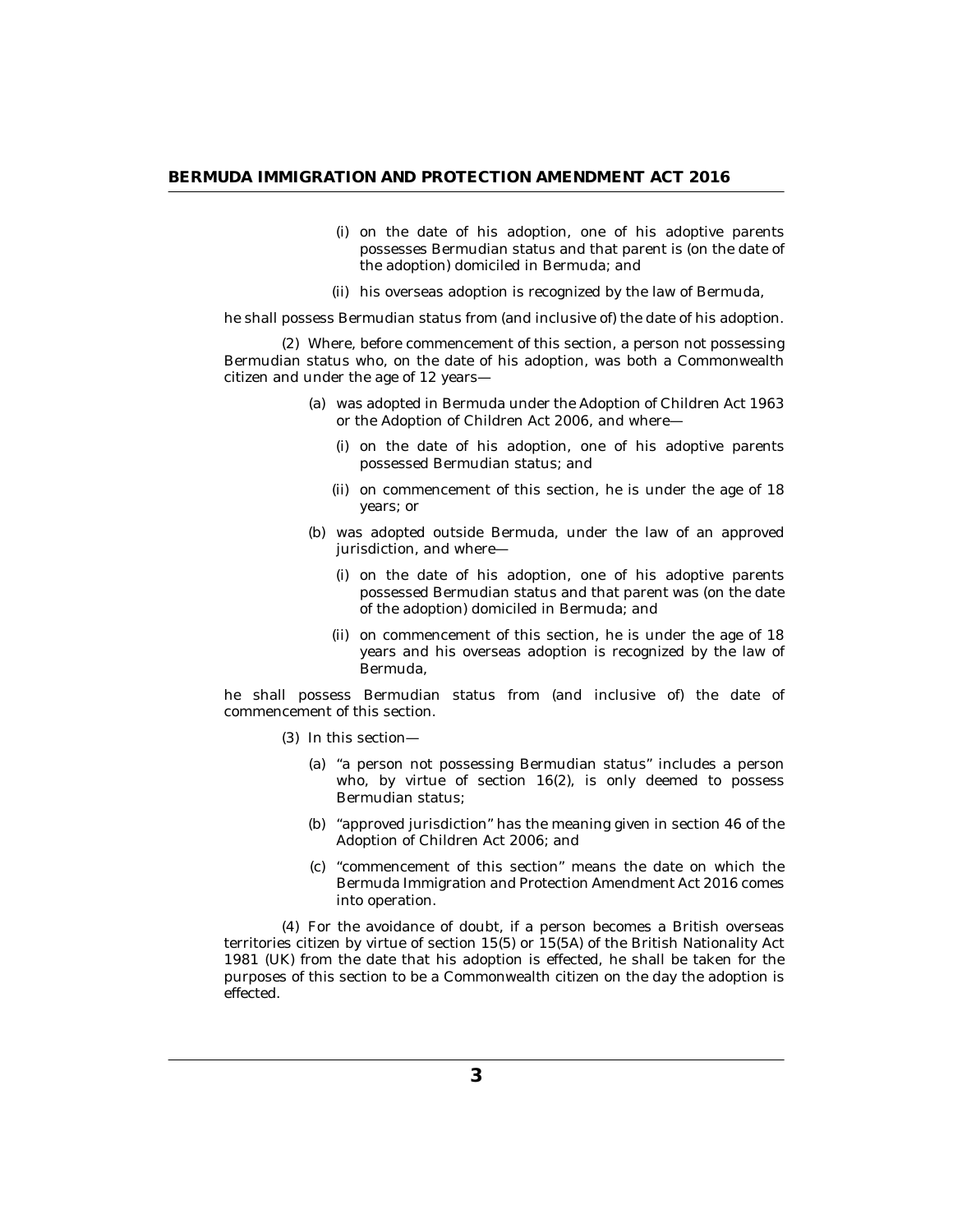<span id="page-3-0"></span>(5) Subsections (8) and (9) of section 18 shall have effect, mutatis mutundis, in construing the domicile of the adoptive parents under this section.".

**Amends section 19**

- Section 19 of the principal Act is amended— 6
	- (a) in subsection  $(3)$ 
		- by inserting after paragraph (a)— (i)
			- "(aa) subject to paragraph (b) and subsections (3A) to (3E), for the purposes of subsection (1)(b), the applicant shall not have been absent from Bermuda for more than an aggregate of 120 days in any year of the ten-year period; but if the Minister is satisfied that absence for a period exceeding 120 days in any one or more of those years was necessitated by exceptional circumstances beyond the applicant's control and, but for the exceptional circumstances, the applicant would have remained ordinarily resident in Bermuda, the Minister may count the period of absence necessitated by the exceptional circumstances as a period of ordinary residence in Bermuda;"; and
		- in paragraph (c), by inserting ", (aa)" after "paragraph (a)"; and (ii)
	- by inserting after subsection (3)— (b)

" $(3A)$  For the purposes of subsection  $(1)(b)$ , but subject to subsections  $(3B)$ to (3E), where—

- (a) a person who was working in a company in Bermuda has been absent from Bermuda for any period for the purpose of working in another country in a subsidiary company (as defined in the Companies Act 1981), or the parent company, of the company which employed him in Bermuda; and
- (b) the Minister is satisfied that but for that period of absence the person would have in fact continued to be ordinarily resident in Bermuda,

the Minister may take into account a period of ordinary residence immediately before and after that period of absence as if together they constituted a continuous period of ordinary residence in Bermuda but, for the avoidance of doubt, any such period of absence from Bermuda shall not be counted as a period of ordinary residence in Bermuda, and the period referred to in subsection (1)(b) shall be calculated accordingly.

(3B) The power conferred upon the Minister by subsection (3A) extends to the spouse, and a dependent child, accompanying and resident with the person referred to in that subsection.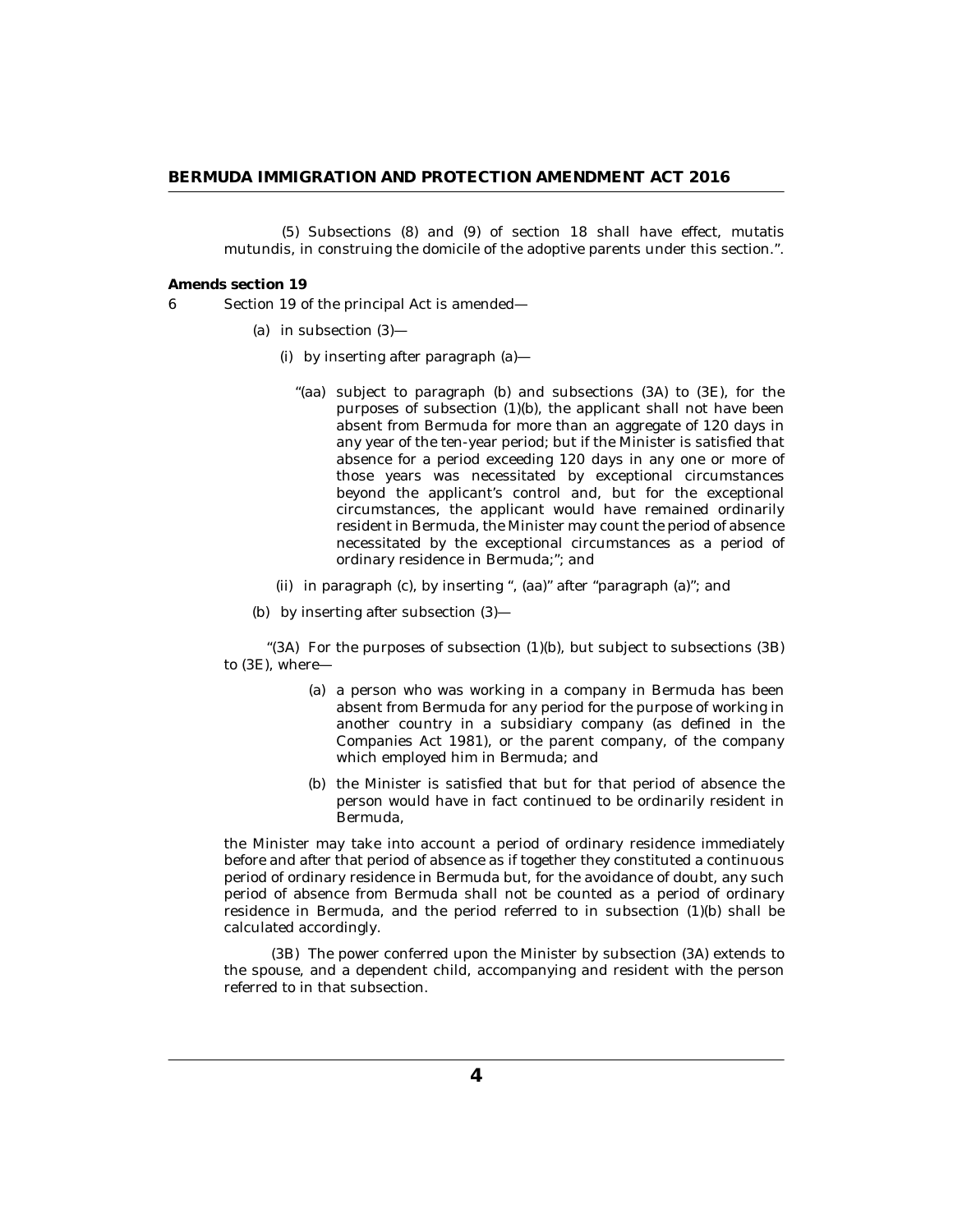<span id="page-4-0"></span>For the purposes of subsection (3B), a dependent child who for the (3C) purpose of his education is absent from Bermuda and resides in a country other than a country referred to in subsection (3A) shall be treated as resident with the person and his spouse.

(3D) Subsection (3A) does not apply to a person, and subsection (3B) does not apply to the spouse or dependent child of a person, who, while he is absent from Bermuda, is employed otherwise than as provided in subsection (3A); and, for the avoidance of doubt, it is hereby declared that in any such case a period of ordinary residence in Bermuda before such absence shall not be taken into account for the purpose of calculating a continuous period of ordinary residence in Bermuda.

(3E) Subsection (3A) shall not have effect unless the person, his spouse and dependent child, if any, resume ordinary residence in Bermuda within a period not exceeding 120 days beginning on the date when the person ceases to be employed outside Bermuda as provided in that subsection.".

**Amends section 19A**

Section 19A(6) of the principal Act is amended by, after "Subsections (3)", inserting "to (3E)". 7

**Amends section 20**

Section 20(2) of the principal Act is amended by, after "Subsections (3)", inserting "to (3E)". 8

**Repeals sections 20A and 20B**

Sections 20A and 20B of the principal Act are repealed. 9

**Inserts section 20BA**

The principal Act is amended by inserting after section 20B (repealed by section 9 of this Act) the following— 10

**"Right of certain long-term residents to Bermudian status**

20BA (1) A person may apply to the Minister under this section for the grant of Bermudian status if—

- (a) he is a Commonwealth citizen;
- (b) he has been ordinarily resident in Bermuda for the period of 20 years immediately preceding his application; and
- $(c)$  subject to subsection  $(2)$ , he is a permanent resident.

 $(2)$  Subsection  $(1)(c)$  (the requirement that he be a permanent resident) does not apply to an applicant who on the date that the Bermuda Immigration and Protection Amendment Act 2016 comes into operation has been ordinarily resident in Bermuda for the period of 20 years immediately preceding that date.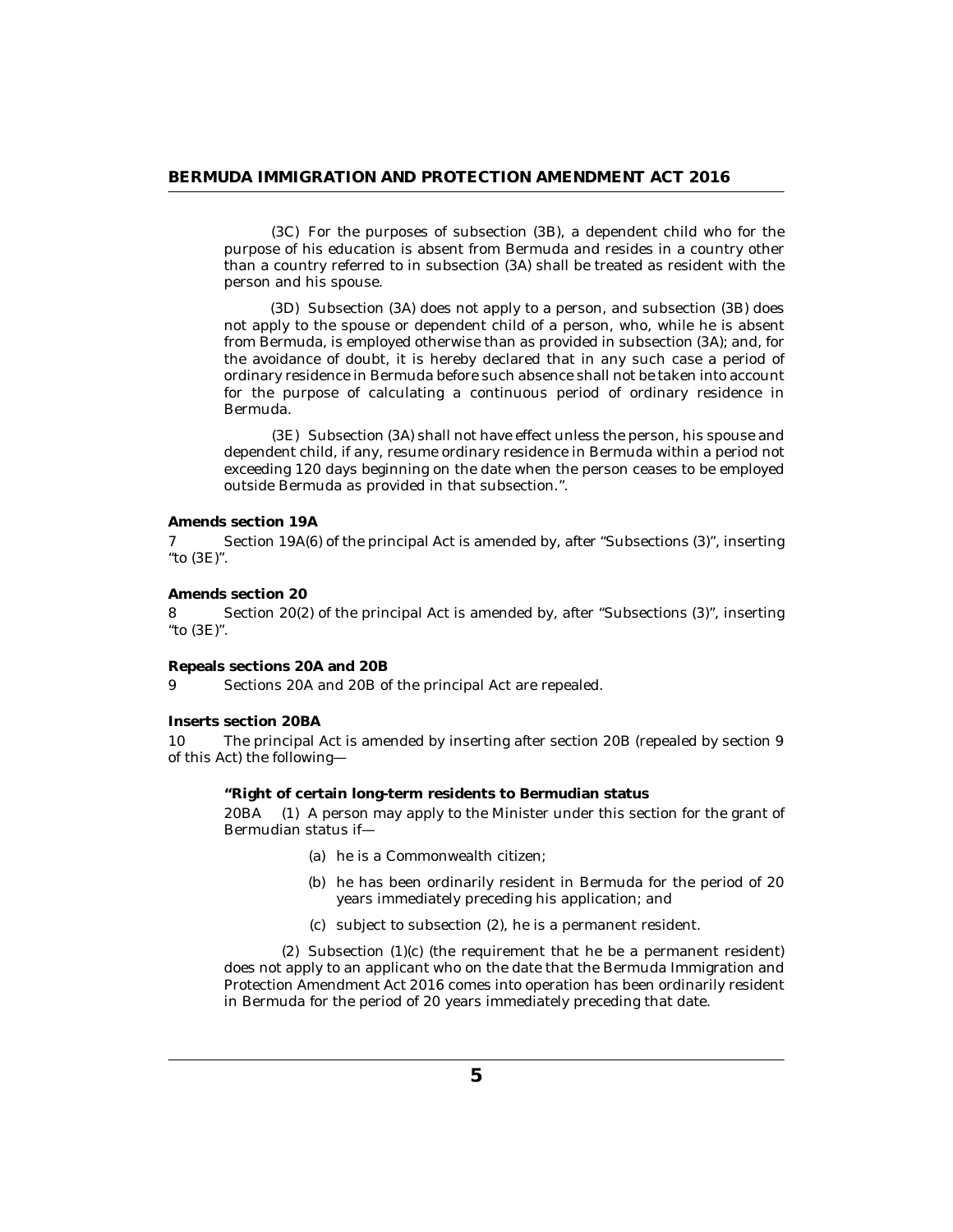- <span id="page-5-0"></span> $(3)$  An applicant referred to in subsection  $(2)$  who-
	- (a) on the date that the Bermuda Immigration and Protection Amendment Act 2016 comes into operation is not a Commonwealth citizen; and
	- (b) not before 18 months before his application under this section, applied for (and paid the fee prescribed under the Government Fees Act 1965 in respect of) a permanent resident's certificate,

shall, in respect of the application under this section, be entitled to a reduction in the fee prescribed under the Government Fees Act 1965 by the amount he paid in respect of the application for his permanent resident's certificate.

 $(4)$  Subsections  $(3)$  to  $(3E)$  and  $(4)$  to  $(9)$  of section 19 shall have effect, mutatis mutandis, in relation to applications under this section as those provisions have effect in relation to applications under section 19.".

**Repeals sections 20C to 20F**

Sections 20C, 20D, 20E and 20F of the principal Act are repealed. 11

**Amends section 22**

- Section 22 of the principal Act is amended— 12
	- (a) in subsection  $(1)(d)(i)$ , by deleting "adopted parent" and substituting "adoptive parent"; and
	- (b) in both subsections  $(3)$  and  $(5)$ , by
		- after "19A" inserting "or 20"; and (i)
		- $(ii)$  after "20B $(2)$ " inserting "or 20BA"

#### **Amends section 31A**

- Section 31A of the principal Act is amended— 13
	- (a) in subsection  $(4)$ , by deleting " $(6)$ " and substituting " $(7)$ ";
	- by repealing subsection (6); and (b)
	- (c) in subsection  $(7)$ , by inserting "to  $(3E)$  and  $(4)$ " after "Section 19 $(3)$ ".

**Inserts section 31AA**

The principal Act is amended by inserting after section 31A— 14

> **"Right of certain long-term residents to permanent resident's certificate** Subject to the provisions of this section, a person may apply to the Minister for the grant of a permanent resident's certificate if— 31AA

> > (a) he—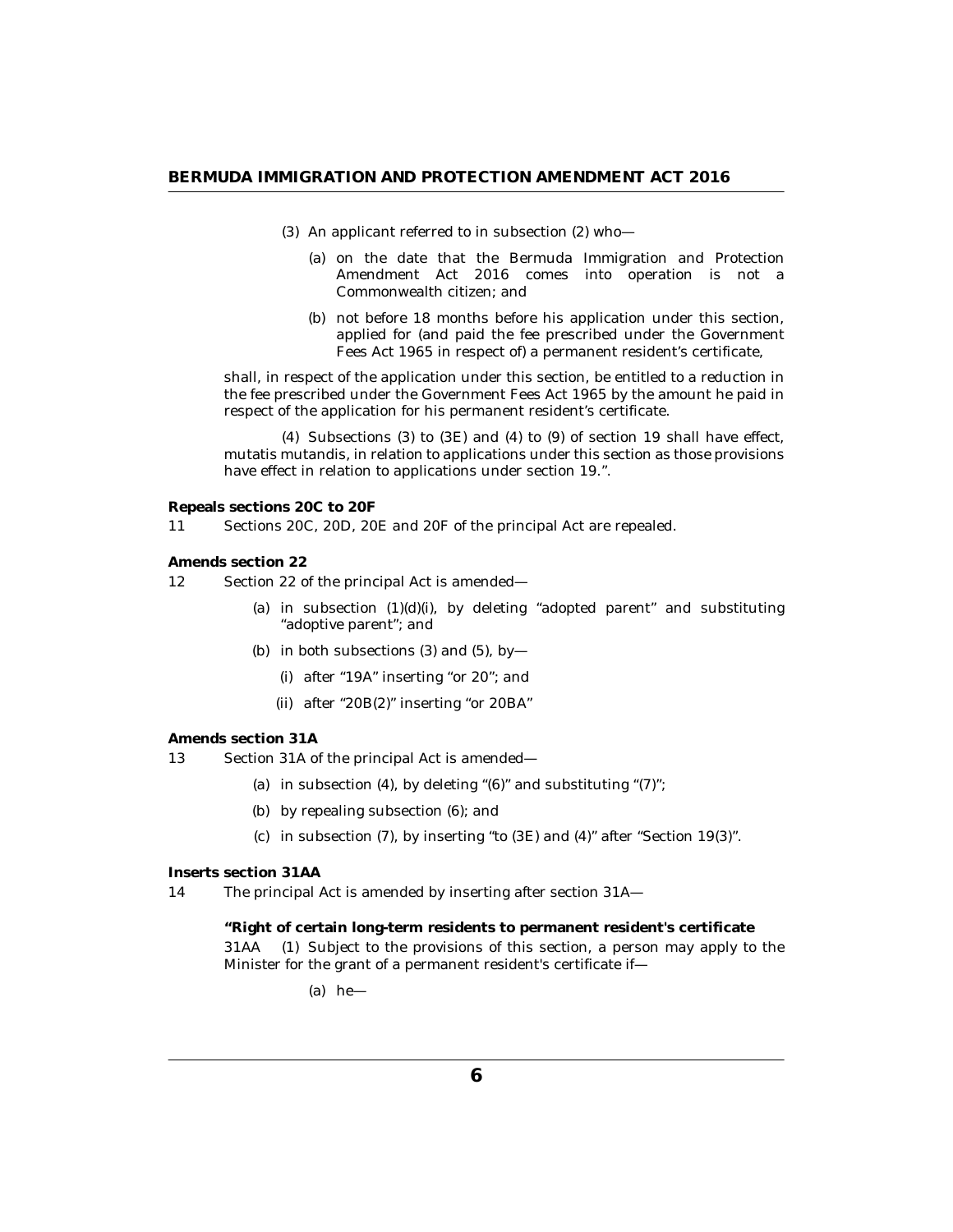- <span id="page-6-0"></span>(i) has been ordinarily resident in Bermuda for a period of 15 years; and
- was ordinarily resident in Bermuda for the period of two years (ii) immediately preceding the application; or
- (b)  $he$ 
	- was born in Bermuda or first became ordinarily resident in (i) Bermuda before his sixteenth birthday;
	- (ii) has been ordinarily resident in Bermuda for a period of 10 years;
	- (iii) was ordinarily resident in Bermuda for the period of two years immediately preceding the application; and
	- is not less than 18 years of age. (iv)

(2) For the purposes of subsection  $(1)(a)(i)$  or subsection  $(1)(b)(ii)$ , as the case may be, but subject to subsections (3) and (4), periods of continuous ordinary residence in Bermuda of 12 months or longer may be aggregated for the purpose of calculating years of ordinary residence.

(3) For the purposes of aggregating periods of continuous residence for calculating years of ordinary residence under subsection (2), a period of absence from Bermuda shall not exceed two years.

(4) Subsections  $(3)$  to  $(3E)$  and  $(4)$  to  $(9)$  of section 19 shall have effect, mutatis mutandis, in relation to applications under this section as those provisions have effect in relation to applications under section 19.".

**Amends section 31B**

Section 31B of the principal Act is amended— 15

- (a) in subsection  $(1)$ 
	- in paragraph (a), by inserting "and" at the end of the paragraph; (i)
	- (ii) in paragraph (b), by deleting "; and" and substituting a full stop; and
	- by repealing paragraph (c); (iii)
- (b) in paragraphs  $(c)$ ,  $(d)$ ,  $(e)$  and  $(f)$  of subsection  $(2)$ , by deleting "under section 31A" and substituting "(which was granted other than under this section)";
- $\alpha$  in subsection (4), by inserting "to (3E) and (4)" after "Subsections (3)"; and
- by repealing subsections (5) and (6). (d)

**Amends section 31C**

Section 31C(1) of the principal Act is amended by deleting "under section 31A or 31B". 16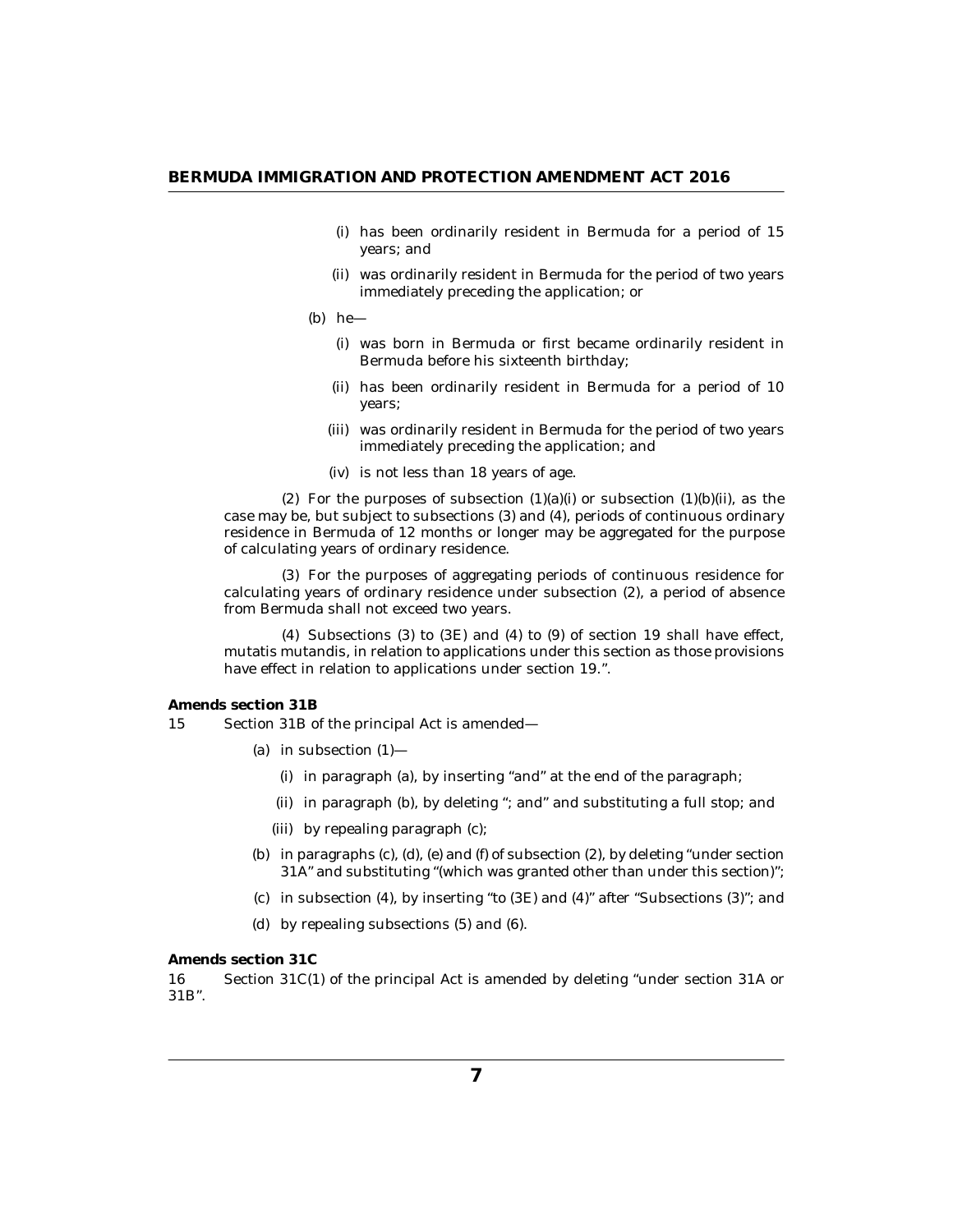#### <span id="page-7-0"></span>**Amends section 31D**

Section 31D(1) of the principal Act is amended by deleting "referred to in section 31A or 31B" and substituting "who has been granted a permanent resident's certificate". 17

#### **Amends section 92A**

Section 92A(1) of the principal Act is amended— 18

- (a) in paragraph (a), by deleting "; and" and substituting a full stop; and
- by repealing paragraph (b). (b)

#### **Consequential amendments**

19 (1) The Legal Executives (Registration) Act 2011 is amended in section 5(a)(ii) by deleting "section 31A or 31B of".

 $(2)$  The Fisheries Regulations 2010 are amended in regulation  $2(1)$ , in the definition of "permanent resident", by deleting "under section 23 of" and substituting "in".

The Government Fees Regulations 1976 are amended in Head 6 (Bermuda (3) Immigration and Protection Act 1956)—

- by inserting after paragraph (2)— (a)
- $(2A)$  Applying for grant of Bermudian status under section 20BA  $$2,500$  ";
	- (b) in paragraph  $(4)$ , by deleting "or  $18$ " and substituting ",  $18$  or  $18AA$ "; and
	- $(c)$  in paragraph  $(14)(a)$ , by inserting "31AA or" after "section".

#### **Transitional**

The provisions of this Act shall not affect any application for Bermudian status, or for a permanent resident's certificate, that has already been made before this Act comes into operation. 20

#### **Commencement**

This Act shall come into operation on such date as the Minister responsible for immigration may by notice in the Gazette appoint. 21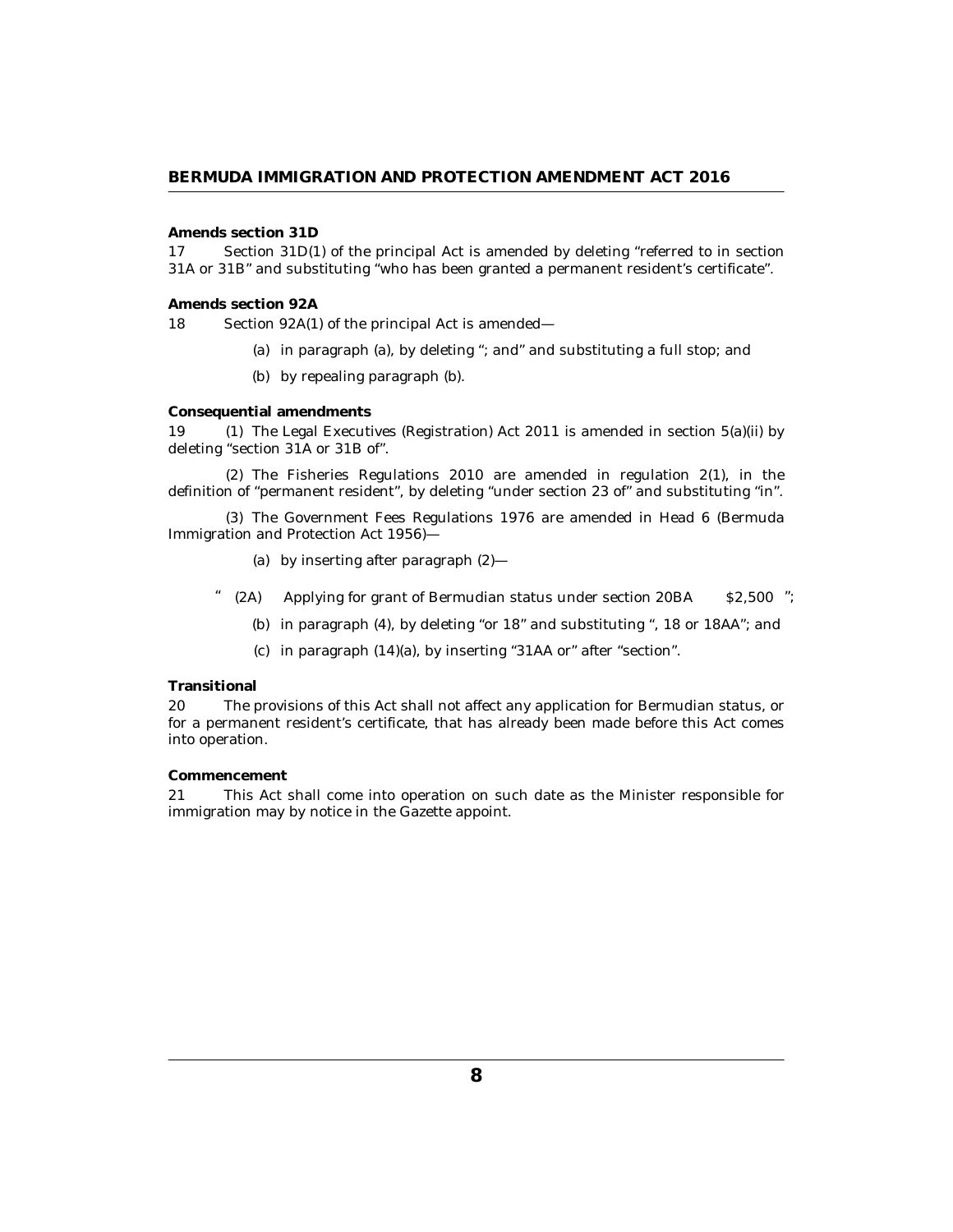#### **BERMUDA IMMIGRATION AND PROTECTION AMENDMENT BILL 2016**

# **EXPLANATORY MEMORANDUM**

This Bill would amend the Bermuda Immigration and Protection Act 1956 to provide pathways to permanent residence and Bermudian status through long-term residence in Bermuda. It would also provide for the acquisition of Bermudian status by adoption in certain circumstances.

Clause 1 gives the citation and is self-explanatory.

Clause 2 repeals the existing definition of "permanent resident" in sections 23 and 72(1), and inserts in section 2 (interpretation) a new definition of "permanent resident". A definition of "permanent resident's certificate" is also added and, for the avoidance of doubt, it is expressly stated that this includes any such certificate granted under section 31A as it was before being repealed and replaced by the Incentives for Job Makers Act 2011.

Clause 3 amends section 13D (which provides for the determination by the Immigration Appeal Tribunal of appeals of the Minister's decisions under various provisions of the Act) to include references to the new sections 20BA and 31AA (which are inserted by clauses 10 and 14 of this Bill respectively). It also deletes references to section 20D to 20F (which are spent, as applications under those sections had to be made before 1 August 2010, and those sections are therefore repealed by clause 11 of this Bill).

Clause 4 amends section 16(2B) to include a reference to section 18AA (inserted by clause 5).

Clause 5 inserts section 18AA (acquisition of Bermudian status by adoption). Currently, under section 16(2), every child adopted (in a manner recognized by Bermudian law) by a person who has Bermudian status is "deemed" to possess Bermudian status. But, in order to acquire (actual) Bermudian status, that person must, after he reaches the age of 18, but before reaching 22, apply under section 20 to be granted Bermudian status. Section 18AA provides for automatic (actual) Bermudian status to be acquired in certain circumstances by a child who is legally adopted by a person with Bermudian status while the child is under the age of 12 years on the date of his adoption.

Clause 6 amends section 19 by inserting subsection (3)(aa) and subsections (3A) to (3E). Subject to other provisions of the section, subsection (3)(aa) requires the Minister, for the purposes of determining the period that the applicant for Bermudian status has been ordinarily resident in Bermuda, to be satisfied that (unless there are in the Minister's opinion exceptional circumstances beyond the applicant's control) the applicant was not absent from Bermuda for more than an aggregate of 120 days in any year of the period. This is subject to the current section (3)(b) which allows the Minister to count, as a period of ordinary residence in Bermuda, a period of absence from Bermuda for the purposes of education outside Bermuda if the Minister is satisfied that, but for such period of absence, the applicant would have in fact continued to be ordinarily resident in Bermuda. Subsection (3)(aa) is also subject to subsections (3A) to (3E), which more or less mirror the current section 20C(3) to (7). Subsection (3A) provides that if a person who was working in a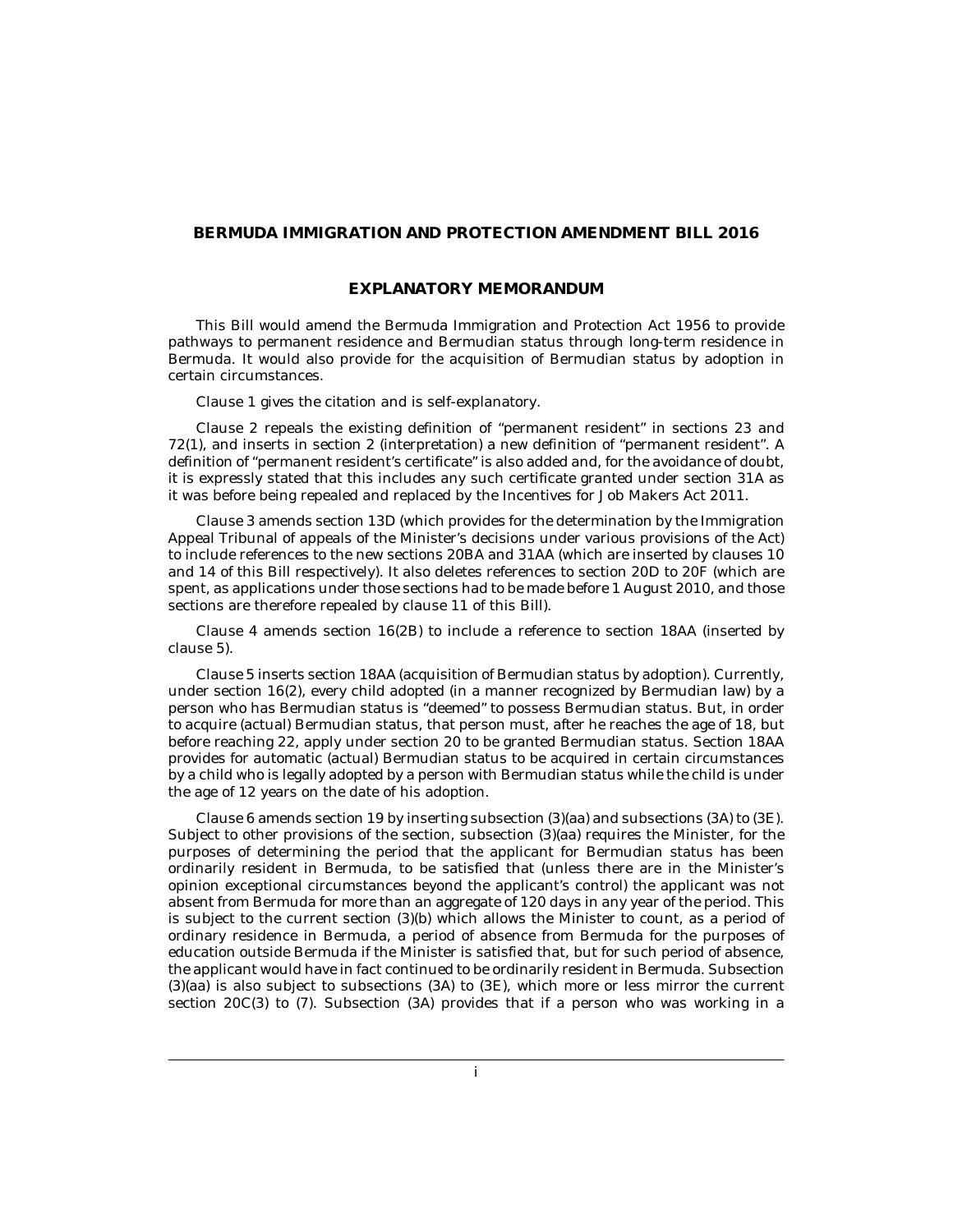company in Bermuda has been absent from Bermuda for any period for the purpose of working in another country in a subsidiary, or the parent company, of the company which employed him in Bermuda, and the Minister is satisfied that but for that period of absence the person would have in fact continued to be ordinarily resident in Bermuda, the Minister may take into account a period of ordinary residence immediately before and after such absence but not the period of absence. Subsections (3B) to (3E) deal with the ordinary residence of the spouse and any dependent child accompanying and resident with the person, and related matters.

Clause 7 amends section 19A in consequence of the amendment to section 19 to apply, with necessary modifications, the newly inserted provisions of section 19.

Clause 8 amends section 20 in consequence of the amendment to section 19 to apply, with necessary modifications, the newly inserted provisions of section 19.

Clause 9 repeals section 20A (right of certain long-term residents to Bermudian status) as the section is spent. (Subsection  $(1)(e)$  requires an application for the grant of Bermudian status under that section to have been made on or before 31 July 2008.) It also repeals section 20B (right to Bermudian status in certain other cases). As section 20B applies only to certain Commonwealth citizens who were ordinarily resident in Bermuda on 31 July 1989, this amendment would affect only such persons who have not applied for Bermudian status before the Act comes into operation. However, once the Act comes into operation, section 20BA would offer an alternative pathway to status.

Clause 10 inserts section 20BA (right of certain long-term residents to Bermudian status). Subsection (1) provides that a person may apply to the Minister under this section for the grant of Bermudian status if: (a) he is a Commonwealth citizen; (b) he has been ordinarily resident in Bermuda for the period of 20 years immediately preceding his application; and (c) he is a permanent resident. But the requirement that he must be a permanent resident does not apply to an applicant who has already been resident in Bermuda for the period of 20 years immediately before this Act comes into operation. Subsection (4) applies subsections (3) to (9) of section 19 (inclusive of the newly inserted provisions), with necessary modifications, to applications under this section.

Clause 11 repeals section 20C (qualification for grant of Bermudian status under sections 20D to 20F), section 20D (right of siblings of Bermudians to Bermudian status), section 20E (right of parents of Bermudians to Bermudian status) and section 20F (right of non-Bermudian Parliamentary Electors to Bermudian status) as, under section 20C(2)(d), these provisions are spent. (Section  $20C(2)$ (d) requires a person making an application under section 20D, 20E or 20F to have done so before 1 August 2010.)

Clause 12 amends section 22 (loss of Bermudian status) to add references to section 20 (right of persons within s 16(2) to Bermudian status) and to the newly inserted section 20BA. For clarity, it also replaces the incorrect expression "adopted parent" with "adoptive parent".

Clause 13 amends section 31A (right of persons designated under section 5 of the Economic Development Act 1968 as exempt from Part V of this Act, to a permanent resident's certificate) by repealing the current subsection (6) (which applies, with necessary modifications, sections 20C(3) to (5)). It also amends subsection (7) to apply, with necessary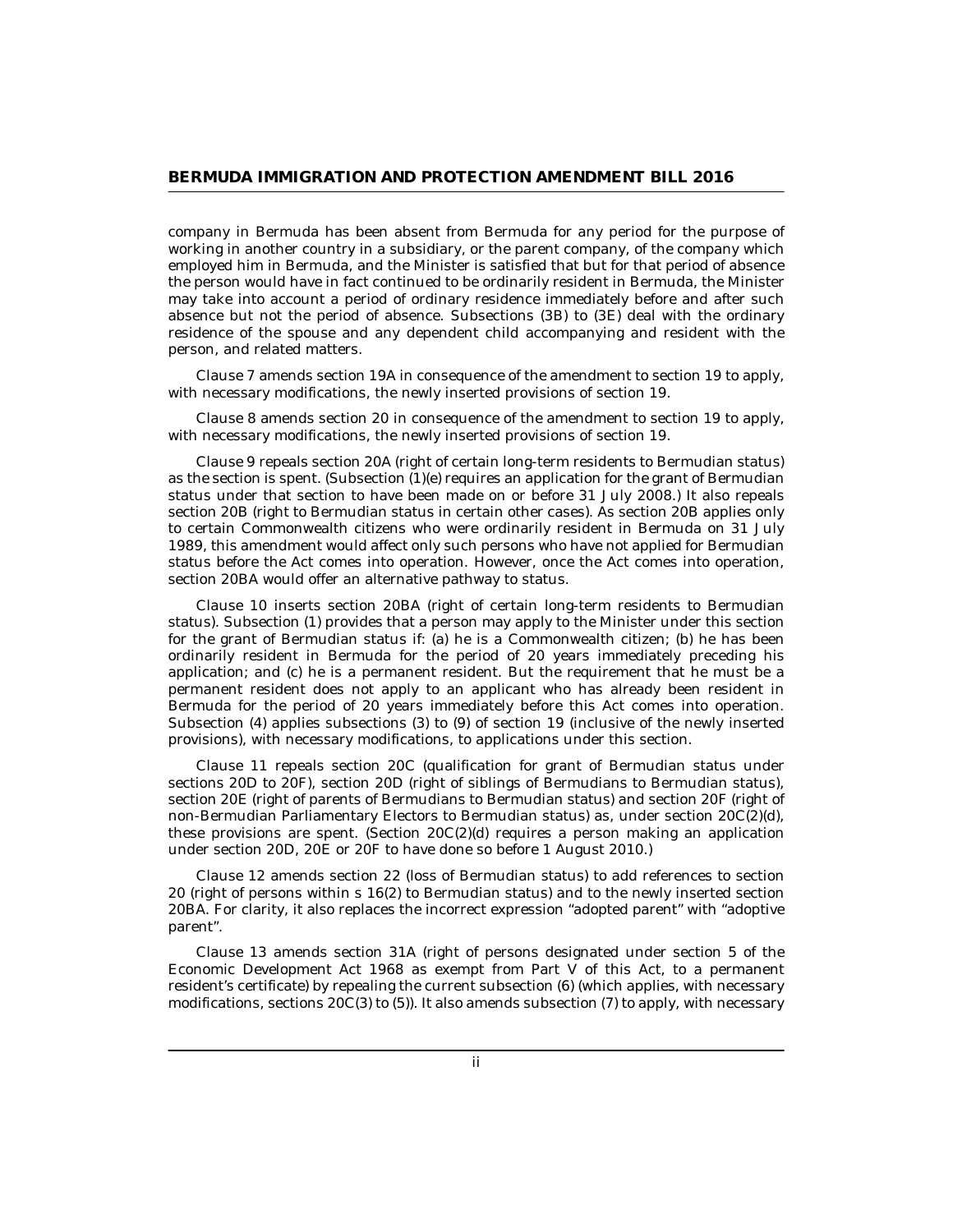modifications, the newly inserted provisions of section 19 (which contain essentially the same provisions as are currently in sections 20C(3) to (5)).

Clause 14 inserts section 31AA (right of certain long-term residents to permanent resident's certificate). Subsection (1) provides that a person may apply to the Minister for the grant of a permanent resident's certificate if he has been ordinarily resident in Bermuda for a period of 20 years and was ordinarily resident in Bermuda for the period of two years immediately preceding the application. It further provides that, if the person was born in Bermuda or first became ordinarily resident in Bermuda before his sixteenth birthday, he may so apply if he has been ordinarily resident in Bermuda for a period of 10 years, was ordinarily resident in Bermuda for the period of two years immediately preceding the application, and is not less than 18 years of age. The newly inserted provisions of section 19 apply, with necessary modifications, to applications made under this section.

Clause 15 amends section 31B (right of certain other persons to permanent resident's certificate) by repealing subsection (1)(c), thereby reviving certain provisions. The repealed subsection provides that an application for a permanent resident's certificate under the section cannot, subject to subsection (6), be made on or after 1 August 2010. Subsection (6) provides that subsection  $(1)(c)$  does not apply to a person referred to in subsection  $(2)(e)$ or (f), i.e. a son or a daughter who is above the upper limit of compulsory school age, or the spouse, of a person who has been granted a permanent resident's certificate (which was granted other than under section 31B). The effect of the amendment is therefore that the other categories of family member or persons with Bermudian status or permanent residence, listed in subsection (2), may again apply for permanent residence under this section if they are at least 18 years of age and have been ordinarily resident in Bermuda for a period of 10 years immediately preceding the application. Section 31B is further amended by repealing the current subsection (5) (which applies, with necessary modifications, the current sections 20C(3) to (7)), and by amending subsection (4) to apply, with necessary modifications, the newly inserted provisions of section 19.

Clause 16 amends section 31C (rights, etc. of permanent residents) in subsection (1) by changing "permanent resident under section 31A and 31B" to "permanent resident". This reflects the new definition of "permanent resident" inserted by clause 2.

Clause 17 amends section 31D (revocation of permanent resident's certificate) in subsection (1) by deleting "referred to in section 31A or 31B" and substituting "who has been granted a permanent resident's certificate". This reflects the new definition of "permanent resident's certificate" inserted by clause 2.

Clause 18 amends section 92A (restriction on acquiring tourist accommodation or a hotel residence) by repealing subsection (1)(b) as, pursuant to amendments made by the Bermuda Immigration and Protection Amendment Act 2015, tourist accommodation or hotel residences are no longer required to be designated by the regulations as eligible to be held or acquired by restricted persons.

Clause 19 makes minor consequential amendments to the Legal Executives (Registration) Act 2011 and the Fisheries Regulations 2010, relating to the description of "permanent resident's certificate" and the definition of "permanent resident" respectively. It also amends the Government Fees Regulations 1976 to add fees for applications under the newly inserted sections.